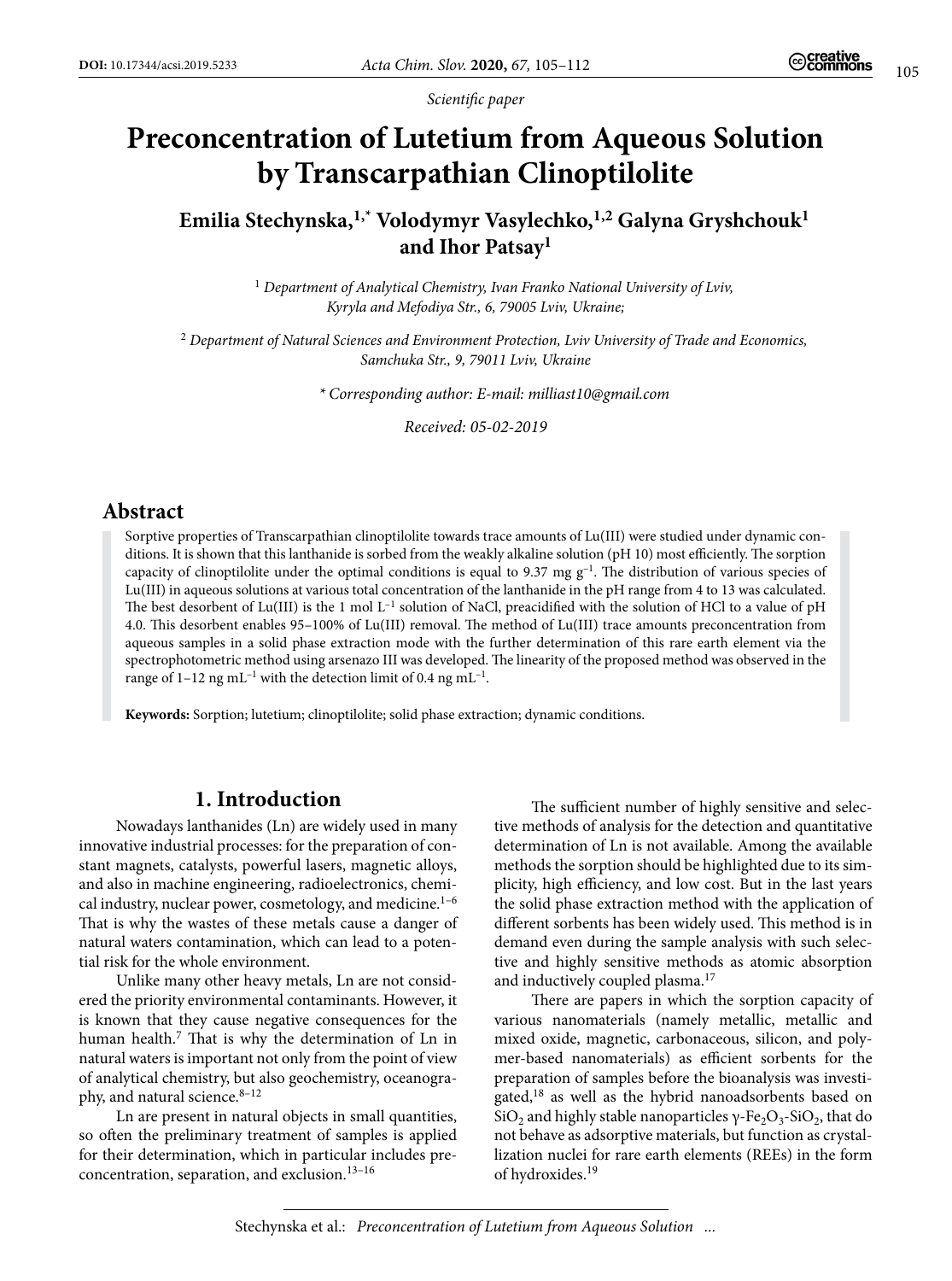Authors<sup>20</sup> presented the results of Lu(III) accumulation by the Gram-negative bacteria, and in paper<sup>21</sup> the adsorption of REE with the application of biosorbents was studied.

Natural zeolites are the perspective sorbents for the preconcentration of heavy metals.<sup>22-28</sup> They are the oxide nanomaterials with the ordered structure,<sup>29-30</sup> which can sorb trace quantities of substances, possess high sorption capacity and selectivity and are resistant to aggressive media.

The goal of this work is to study the sorptive properties of Transcarpathian clinoptilolite towards trace amounts of lutetium in aqueous solutions and to investigate the possibility of this natural sorbent application in a solid phase extraction method.

#### **2. Materials and Methods**

The clinoptilolite from the deposit in the village of Sokyrnytsia in Ukrainian Transcarpathia that contains 85–90 % (mass fraction) of the main component was used for the analysis. Its specific surface area, determined by water sorption, is equal to 59  $\mathrm{m}^2$  g<sup>-1</sup>.<sup>31</sup> The clinoptilolite formula in the oxide form (mass fraction) is as follows:  $SiO_2$  – 67.29%; Al<sub>2</sub>O<sub>3</sub> – 12.32%; TiO<sub>2</sub> – 0.26%; Fe<sub>2</sub>O<sub>3</sub> – 1.26%; FeO – 0.25%; MgO – 0.99%; CaO – 3.01%; Na<sub>2</sub>O – 0.66%; K<sub>2</sub>O – 2.76%; H<sub>2</sub>O – 10.90%.<sup>32</sup> According to literature<sup>33</sup>, the pattern of natural Transcarpathian clinoptilolite samples was indexed in a monoclinic lattice (space group *C*2/*m*) with the lattice parameters a=17.64 Å, b=17.90 Å, c=7.40 Å, β= 116.5°. Clinoptilolite samples are characterized with rather broad distribution of pores size with the radii values in the range of 1–18 nm with the clearly expressed maximum in the 2.2–2.4 nm range. The energy distribution function of water thermodesorption from the Transcarpathian clinoptilolite surface is described by an asymmetric curve with the maximum near 35 kJ mol<sup>-1</sup>.<sup>34</sup> The difference between the numeric values of sorption characteristics of specific clinoptilolite samples taken from the same batch of sorbent was between 2–3%. If the zeolite samples were used from different batches, then the results of sorption investigations differed less then by 5%. During the implementation of the experimental part of this article the zeolite samples from the same batch were applied.

All reagents were of analytical grade. Standard aqueous solutions of lutetium nitrate (concentration was 1.0  $mg \text{ mL}^{-1}$ ) were prepared by dissolving the metallic lutetium (99.9% purity) in nitric acid (1:1). The working solutions of Lu(III) were prepared by the dilution of the standard solution. The 0.05 % solution of Sulfarsazene was prepared using 0.05 mol  $L^{-1}$  aqueous solution of Na<sub>2</sub>B<sub>4</sub>O<sub>7</sub>, all other reagent solutions – using bidistillate.

The sorption properties of clinoptilolite towards Lu(III) were studied with the dynamic method in a solid phase extraction mode. The solution of Lu(III) salt was passed through a cartridge for preconcentration filled with the sorbent using the peristaltic pump at a flow rate of 5 mL min–1. The clinoptilolite with a grain size of 0.20–0.31 mm was used. The investigation techniques under dynamic conditions are described in detail in paper.<sup>35</sup> The passage point of lutetium(III) was registered spectrophotometrically using the reaction that leads to a formation of orange complex of lutetium(III) with Sulfarsazene. Sulfarsazene changes its color from yellow to orange starting from the lutetium(III) concentration of 100 ng  $mL^{-1}$ . This gave the opportunity to determine the passage moment of Lu(III) using the DR/4000V (HACH) spectrophotometer at 540 nm.

The desorption of Lu(III) preconcentrated on clinoptilolite was carried out by passing 10 mL of a desorbent solution through the preconcentration cartridge with a flow rate of  $0.5$  mL min<sup>-1</sup>. The eluate was collected in a 10 mL volumetric flask. As preacidified solutions of alkali metals are the efficient desorbents of Lu(III) from clinoptilolite, then the solutions obtained after the desorption of Lu(III) contain much higher concentration of metals that are constituents of the sorbent than the matrix solutions obtained after Lu(III) sorption on clinoptilolite. That is why the selectivity of Lu(III) spectrophotometric determination with Sulfarsazene proved to be not enough during the analysis of eluates obtained after the desorption of Lu(III). So, in order to determine the content of desorbed Lu(III) in a solution, the spectrophotometric technique based on arsenazo III was applied that despite being less sensitive is much more selective than the technique with the application of Sulfarsazene. In order to eliminate the interfering influence of metal ions that are washed from the zeolite by the desorbent, the Rochelle salt  $(C_4H_4O_6K-$ Na  $\times$  4H<sub>2</sub>O), ascorbic acid, and sulfosalicylic acid were additionally added to the system. The solutions absorbance was measured at  $\lambda = 650$  nm on the DR/4000 V (HACH) spectrophotometer.

#### **2. 1. Method of Lu(ІІІ) Spectrophotometric Determination with Arsenazo III**

2 mL of just-prepared 1% solution of ascorbic acid were added to 10 mL of the investigated solution (pH~1). After 2 min 4 mL of 5 % sulfosalicilic acid solution, 1 mL of 0.05 mol L–1 EDTA solution, 2 mL of 5% potasium-sodium tartrate solution, 1 mL of the formic buffer solution with рН 3.5, 4 mL of 0.05% arsenazo ІІІ solution were mixed and the pH value was adjusted to  $2.6 \pm 0.1$ , then transferred to a 25.0 mL volumetric flask, mixed and the absorbance of the colored solution was measured at  $\lambda$  = 650 nm. As a blank the solution was used that contains all components except  $Lu(III)$  (the solution of "idle" experiment).

In order to build the calibration graph a certain amount of Lu(III) standard solution was poured instead of the investigated solution considering that concentrations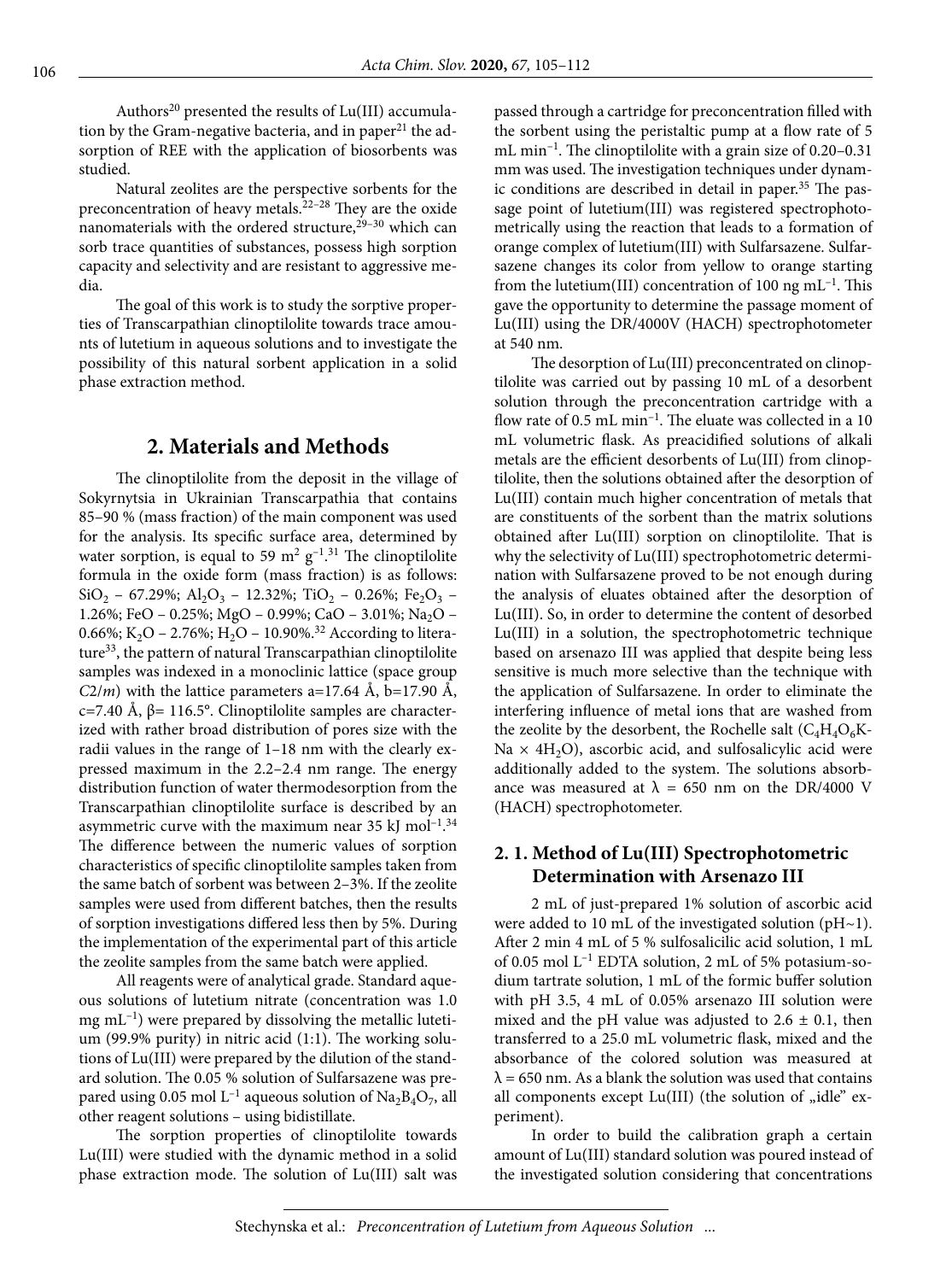of Lu(III) in final solutions are equal to 0.1; 0.2; 0.4; 0.6; 0.8; 1.0; 2.0  $\mu$ g mL<sup>-1</sup>.

The sorption and desorption studies were conducted at a temperature of 20±1°С. Sorbent for the preconcentration cartridge was prepared as follows: the natural Transcarpathian clinoptilolite was grained in a ball-mill; a zeolite fraction with a grain size of 0.20–0.30 mm was taken, washed with distilled water and dried at room temperature to air-dry condition. To prepare the preconcentration cartridge the amount of the prepared sorbent of 0.6 g was used. Clinoptilolite samples were calcinated at the respective temperature for 2.5 h in a drying oven WSU 200 (Germany) and muffle furnace SNOL 7.2/1100 (Lithuania). The sorbent was cooled in a desiccator.

#### **3. Results and Discussion**

The sorption of Lu(III) on clinoptilolite depending on the solution acidity was studied (Fig. 1). The necessary pH values of lutetium salt solutions were adjusted by adding the diluted solutions of NaOH or  $HNO<sub>3</sub>$ . The results obtained prove that Lu(ІІІ) is sorbed most efficiently from the weakly alkaline solutions. On the curve showing this dependence a clear maximum at pH 10.0 is observed.



**Fig 1.** Dependence of sorption capacity of clinoptilolite towards  $Lu^{3+}$  ions on the pH value of the aqueous solution under dynamic conditions.  $C(Lu^{3+}) = 1.0 \mu g m L^{-1}$ .

It was established that the sorption capacity of Transcarpathian clinoptilolite depends on the concentration of Lu(III) in the solution (Table 1). Probably, different sorptive capability of the zeolite towards low and high concentrations of Lu(III) is due to the different ability to form hydroxo-complexes at low and high concentrations.

It is known26, 31, 33 that mainly the surface OH-groups of Transcarpathian clinoptilolite are the sorption-active centers towards heavy metal ions. In our opinion, such mode of Lu(III) sorption process is caused by the chemical peculiarities of clinoptilolite surface and by existing forms

Table 1. Dependence of the sorption capacity of clinoptilolite towards Lu(III) on the concentration (clinoptilolite thermally activated at 50 °C; time of heat treatment – 2.5 h; pH of Lu(III) solutions = 10.0)

| Concentration of<br>Lu(III), $\mu$ g mL <sup>-1</sup> | Sorption capacity of clinoptilolite<br>towards Lu(III), $\mu$ g g <sup>-1</sup> |  |
|-------------------------------------------------------|---------------------------------------------------------------------------------|--|
| 0.25                                                  | 6395                                                                            |  |
| 0.5                                                   | 6545                                                                            |  |
| 1.0                                                   | 9365                                                                            |  |
| 2.0                                                   | 6915                                                                            |  |
| 5.0                                                   | 2750                                                                            |  |
| 10.0                                                  | 1400                                                                            |  |

of Lu(III) in aqueous solutions at different pH. The dissociation of surface hydroxo-groups of the sorbent that first of all are responsible for heavy metals sorption from solutions, is almost completely inhibited at low pH values, which is the reason for the small value of clinoptilolite sorption capacity towards Lu(III). It is known that anionic forms are not sorbed on the zeolite, that is why the sorption capacity of clinoptilolite at high pH values is low. At the same time, on increasing pH from 3.0 to 10.0 the dissociation of surface OH-groups enhances and at the same time the sorption value increases and Lu(ІІІ) species in the solution changes too.

Nowadays the hydrolysis of Lu(III) is studied poorly. We have calculated the distribution of Lu(III) in aqueous solutions in the pH range from 4 to 13 at different total concentrations of the metal ion (Fig. 2, 3; Tables 2, 3).

The system of equations that describes equilibria of Lu(III) hydrolysis is the following:

$$
K_{11} = \frac{[LuOH^{2+}][Lu^{+}]}{[Lu^{3+}]}
$$
 (1)

$$
K_{12} = \frac{[Lu(OH)_2^+][H^+]^2}{[Lu^{3+}]},
$$
 (2)

$$
K_{14} = \frac{[Lu(OH)_4^-][H^+]^4}{[Lu^{3+}]},
$$
\n(3)

$$
K_{15} = \frac{[Lu(OH)_5^{2-}][H^+]^5}{[Lu^{3+}]}
$$
 (4)

$$
K_{16} = \frac{[Lu(OH)_6^{3-}][H^+]^6}{[Lu^{3+}]}
$$
 (5)

$$
C_M = [Lu^{3+}] + [LuOH^{2+}] + [Lu(OH)2+] + [Lu(OH)4-] + (6)+ [Lu(OH)52] + [Lu(OH)63] + [Lu(OH)3]
$$

$$
K_{S} \geq [Lu^{3+}][OH^{-}]^{3}
$$
 (7)

During the calculations it was assumed that total neutral hydroxide  $Lu(OH)$ <sub>3</sub> (if it is actually formed) exists in a solution and the formation of a solid phase is not observed.

Stechynska et al.: *Preconcentration of Lutetium from Aqueous Solution ...*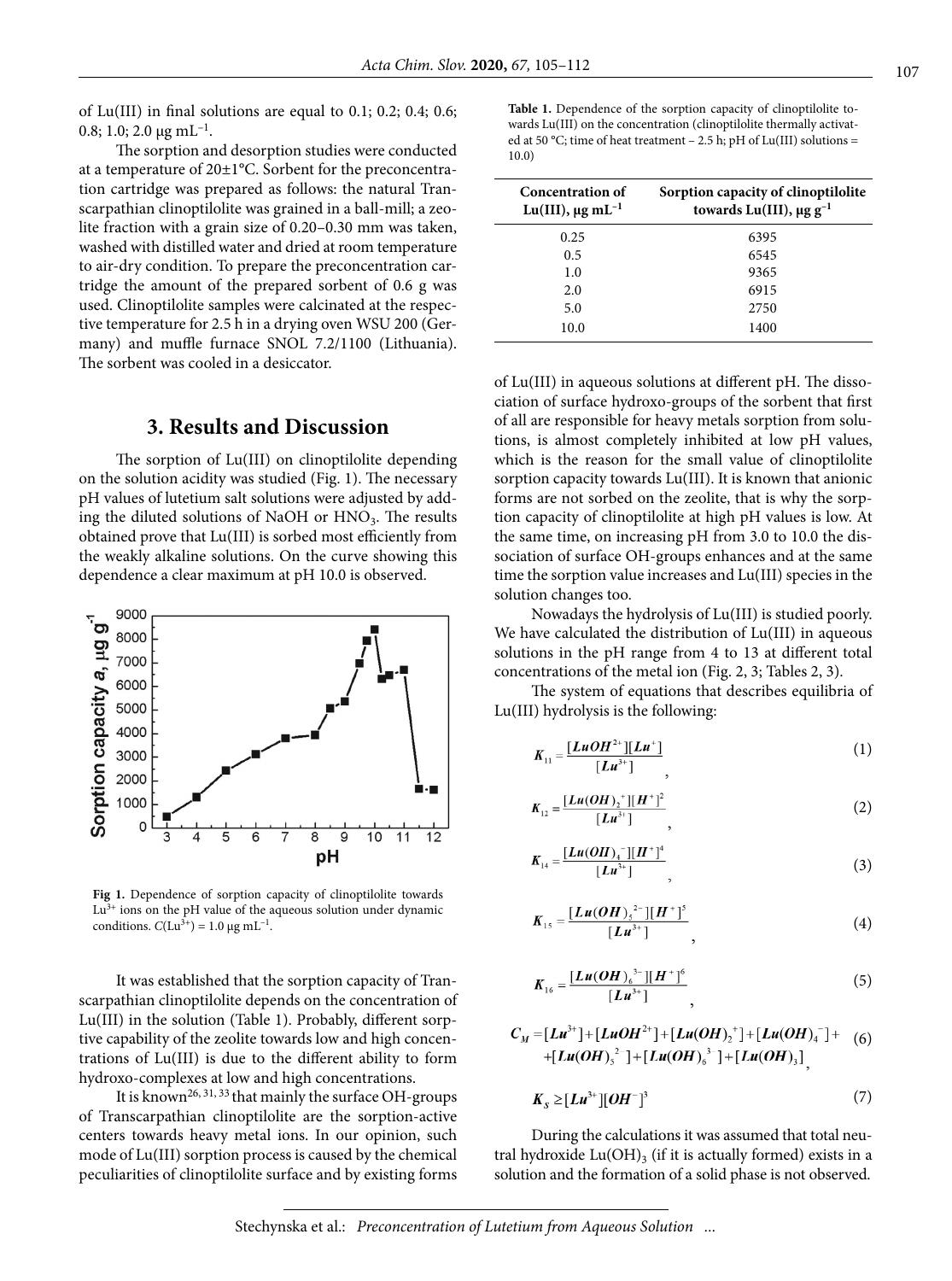As it was not clear if the formation of  $Lu(OH)$ <sub>3</sub> takes place or not (is the  $K_s$  condition fulfilled), then the solution of equations system was carried out in two stages.

At first it was assumed that the condition of  $Lu(OH)$ <sub>3</sub> formation is not fulfilled, so the equilibrium state was calculated assuming that  $[Lu(OH)_3] = 0$ . At this stage the equilibrium concentration of  $Lu^{3+}$  form were found for each pH value. Then the condition of the neutral hydroxide formation ([Lu<sup>3+</sup>]∙[OH<sup>–</sup>]<sup>3</sup> ≥ *K*<sub>s</sub>) was checked for each pH value. If the condition was fulfilled, the solution of equations system was carried out taking into consideration the expression for  $K_s$  and the equilibrium concentration of  $Lu(OH)$ <sub>3</sub> was also determined. The averaged values of constants found at low ionic strength of the solution were used for this purpose.<sup>36-40</sup>



**Fig 2.** Dependence of the Lu(III) species fraction on pH, concentration of Lu(III) is  $1.43 \cdot 10^{-6}$  mol  $L^{-1}$ :  $1 - Lu^{3+}$ ,  $2 - LuOH^{2+}$ ,  $3 Lu(OH)<sub>2</sub><sup>+</sup>, 4 - Lu(OH)<sub>3</sub>, 5 - Lu(OH)<sub>4</sub><sup>-</sup>$ 

**Table 2.** Dependence of the Lu(III) species fraction on pH, concentration of Lu(III) is 1.43∙10–6 mol L–1

| Fraction                          | $pH$ ranges*   | $pH_{\text{max}}$       | $W_{\text{max}}$ , % |
|-----------------------------------|----------------|-------------------------|----------------------|
| $\rm{Li}^{3+}$                    | $ - 8.64$      | <4.66                   | 100                  |
| $LuOH2+$                          | $5.30 - 9.31$  | 7.85                    | 43.6                 |
| $Lu(OH)+$                         | $6.79 - 10.40$ | 8.40                    | 66.0                 |
| $Lu(OH)$ <sub>3</sub>             | $8.41 - $      | $10.25 - 11.56$ (>99 %) | 99.6                 |
| $Lu(OH)4$ <sup>-</sup>            | $11.00 - $     | 13.0                    | 25.9                 |
| Lu(OH) <sub>5</sub> <sup>2–</sup> | $12.00 - $     | 13.0                    | 0.554                |
| Lu(OH) <sub>6</sub> <sup>3–</sup> | $12.34 - $     | 13.0                    | $1.03 \cdot 10^{-2}$ |

\* – extreme рН values correspond to 1% of species maximum

Summarizing the obtained results regarding the formation and distribution of Lu(III) forms, the following conclusions can be made:

1. The pH range where the neutral form  $Lu(OH)_{3}$ dominates depends significantly on the total concentration of a metal – the higher it is the wider are the limits of its occurence (Fig. 4).



**Fig 3.** Dependence of the Lu(III) species fraction on pH; concentration of Lu(III) is 5.71⋅10<sup>-6</sup> mol L<sup>-1</sup>: 1 - Lu<sup>3+</sup>, 2 - LuOH<sup>2+</sup>, 3 - $Lu(OH)<sup>2+</sup>, 4 - Lu(OH)<sub>3</sub>, 5 - Lu(OH)<sub>4</sub>$ .

**Table 3.** Dependence of the Lu(III) species fraction on pH; concentration of Lu(III) is  $5.71 \cdot 10^{-6}$  mol L<sup>-1</sup>

| <b>Fraction</b>                   | $pH*$          | $pH_{\text{max}}$      | $W_{\text{max}}$ , % |  |
|-----------------------------------|----------------|------------------------|----------------------|--|
|                                   |                |                        |                      |  |
| $\mathrm{Li}^{3+}$                | $ - 8.44$      | <4,66                  | 100                  |  |
| $LuOH2+$                          | $5.30 - 9.01$  | 7.85                   | 43.6                 |  |
| $Lu(OH)+$                         | $6.67 - 10.02$ | 8.02                   | 39.9                 |  |
| $Lu(OH)$ <sub>3</sub>             | $8.03 - $      | $9.64 - 12.18$ (>99 %) | 99.9                 |  |
| Lu(OH) <sub>4</sub>               | $11.00 - $     | 13.0                   | 6.49                 |  |
| Lu(OH) <sub>5</sub> <sup>2–</sup> | $12.00 - $     | 13.0                   | 0.139                |  |
| $Lu(OH)63-$                       | $12.34 - $     | 13.0                   | $2.59 \cdot 10^{-3}$ |  |

\* – extreme рН values correspond to 1 % of species maximum



**Fig 4.** Dependence of the fraction of  $Lu(OH)$ <sub>3</sub> on pH,  $1 - C_M = 1.43$  $\cdot$  10<sup>-6</sup> mol L<sup>-1</sup>, pH > 8.41; 2 –  $C_M$  = 5.71 · 10<sup>-6</sup> M, pH > 8.03

2. Among the anionic forms only the species  $\text{Lu}(\text{OH})_{4}^{-}$  is formed. The contribution of other ions into the pH-distribution of the metal  $(Lu(OH)_{5}^{2-}, Lu(OH)_{6}^{3-})$ is negligible.

Stechynska et al.: *Preconcentration of Lutetium from Aqueous Solution ...*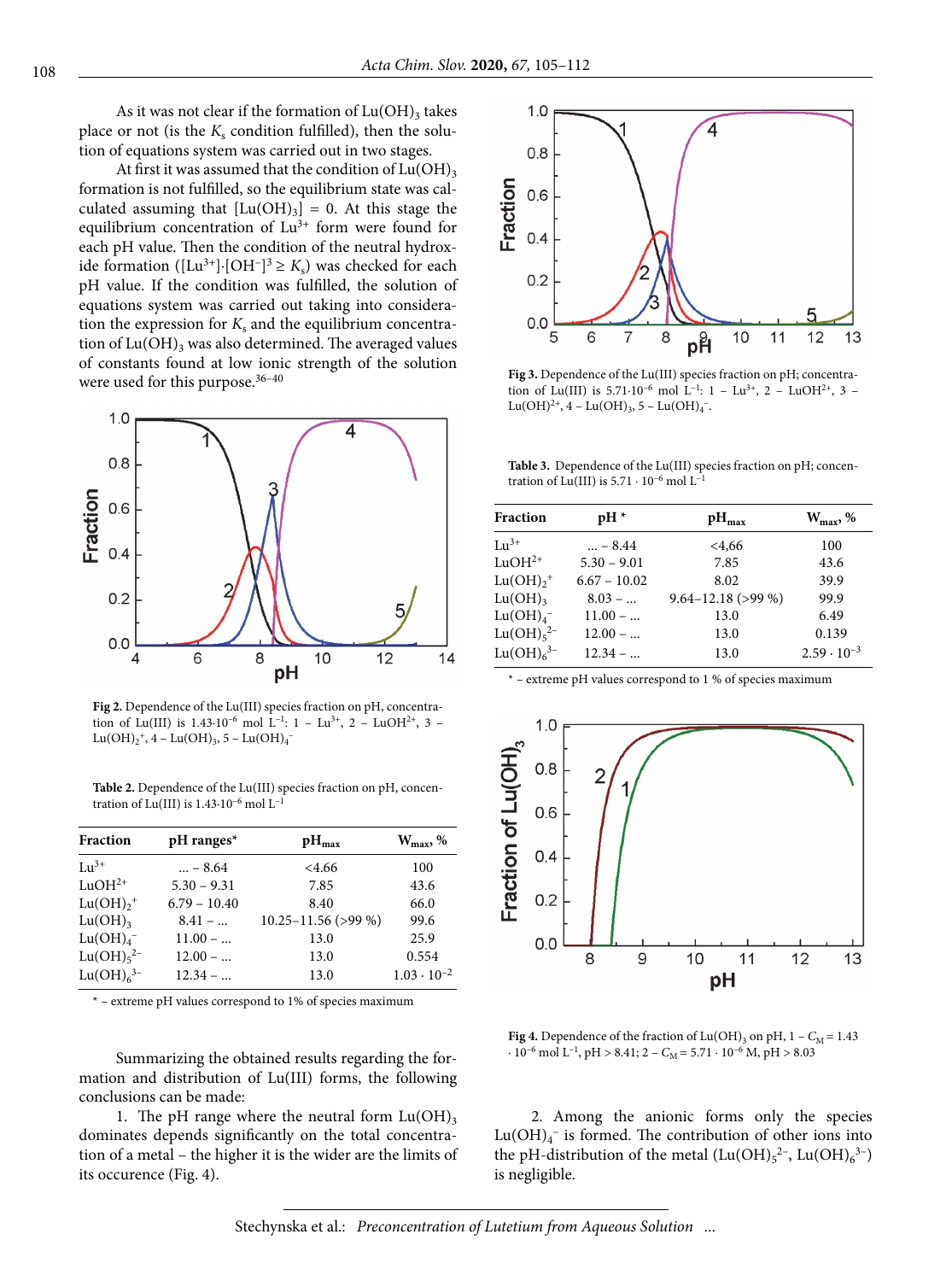3. Till pH 4.66 metal remains in the form  $Lu^{3+}$ . Then its fraction decreases drastically and after рН 8.44– 8.64 (depending on  $C_M$ ) this form disappears.

4. рН-dependencies of other cathionic forms (LuOH<sup>2+</sup>, Lu(OH)<sub>2</sub><sup>+</sup>) have a shape with a pronounced peak. рН ranges of this species are narrower in comparison with the others. pH values that correspond to the maxima of these species are close.

Under the optimal sorption conditions (pH 10.0) trace amounts of Lu(III) usually exist in the soluble hydrolyzed form  $Lu(OH)$ <sub>3</sub> (Fig. 2, 3). So, the sorption of Lu(III) on Transcarpathian clinoptilolite takes place under such conditions through the adsorption of the soluble neutral Lu(III) hydroxide on the aluminosilicate surface. Under the optimal conditions of sorption (рН 10.0) trace amounts of Lu(III) mainly exist in the hydrolyzed form  $Lu(OH)$ <sub>3</sub> (Fig. 2, 3; Tables 2, 3). So, the sorption of Lu(III) on Transcarpathian clinoptilolite under such conditions mainly takes place through the adsorption of the soluble neutral Lu(III) hydroxide on the aluminosilicate surface.

In the solutions with pH in the range 8–10 trace amounts of Lu(III) remain in a soluble hydrolyzed form  $Lu(OH)_{3}$ , as well as in cationic forms  $Lu^{3+}$ , LuOH<sup>2+</sup> and  $Lu(OH)<sub>2</sub><sup>+</sup>$  (Fig. 2, 3; Tables 2, 3). That is why  $Lu(III)$  is sorbed from such solutions on clinoptilolite either via the adsorption of soluble neutral Lu(III) hydroxide on the clinoptilolite surface or via the ion-exchange mechanism.

The weakly alkaline (pH 8), neutral and weakly acidic solutions of Lu(III) trace amounts do not contain the hydrolyzed form  $Lu(OH)$ <sub>3</sub>. In such solutions  $Lu(III)$  exists only in the cationic forms (Fig. 2, 3; Tables 2, 3). That is why the sorption of Lu(III) on clinoptilolite from such solutions is carried out through the ion-exchange mechanism. However the sorption capacity of clinoptilolite towards Lu(III) under such conditions is considerably lower in comparison with the optimal conditions, that is when



Fig 5. Dependence of the sorption capacity of clinoptilolite towards **Fig. 3.** Hestifying that the best desorptions of 1<br>alkali metal solutions, acidified to pH 4.0. lutetium(III) on thermal treatment

the sorption of Lu(III) is carried out from solutions with pH 10.0 (Fig. 1).

It is known, that sorptive properties of Transcarpathian clinoptilolite depend significantly on its preliminary thermal treatment.<sup>22-26, 31, 33, 41</sup>

Natural clinoptilolite samples washed with distilled water were heated at different temperatures for 2.5 h, and after cooling in a desiccator their sorption capacity towards Lu(III) ions was determined. The obtained results are presented on Fig. 5, where it can be seen that the preliminary calcination of the clinoptilolite natural form in the temperature range 50–150 °С causes the increase of sorption capacity towards Lu(III). According to<sup>40</sup> in this temperature range the elimination of the physically adsorbed water from the clinoptilolite surface takes place.

Authors<sup>41</sup> indicated that in the hydrated zeolite the water molecules can form cyclic hexamers using hydrogen bonds which are stabilized with oxygen atoms of the zeolite frame. That is why in such form the molecules of water do not have free OH-groups. At temperature<sup>3</sup> 200 °C during the beginning of ligand water desorption the partial destruction of hydrogen bonds takes place, that is the destruction of the cyclic hexamer, and because of that the free ОН-groups appear in that part of destructed hexamer, which remain bonded with the zeolite frame. In paper<sup>43</sup> it was investigated, that at 300 °C the partial transformation of clinoptilolite takes place at which the number of OHgroups in the structure of the zeolite increases according to the scheme:



The increase of sorption efficiency of clinoptilolite samples calcinated in the temperature range 200-400 °C (Fig. 5) is due to the increase of surface ОН-groups of water molecules, and also silanol groups (Si–OH). The sorptive properties decrease in clinoptilolite calcinated at temperatures <sup>3</sup>500 °C, in our opinion, can be explained by the processes of deep dehydroxylation of the zeolite surface and its amorphization at these temperatures, which was shown in paper.<sup>33</sup>

An important stage of the work was the search of effective desorbents for lutetium. For this purpose the acidified solutions of alkali metal salts and mineral acid solutions were tested. The desorption results are given in Table 4, testifying that the best desorbents of lutetium are the

Stechynska et al.: *Preconcentration of Lutetium from Aqueous Solution ...*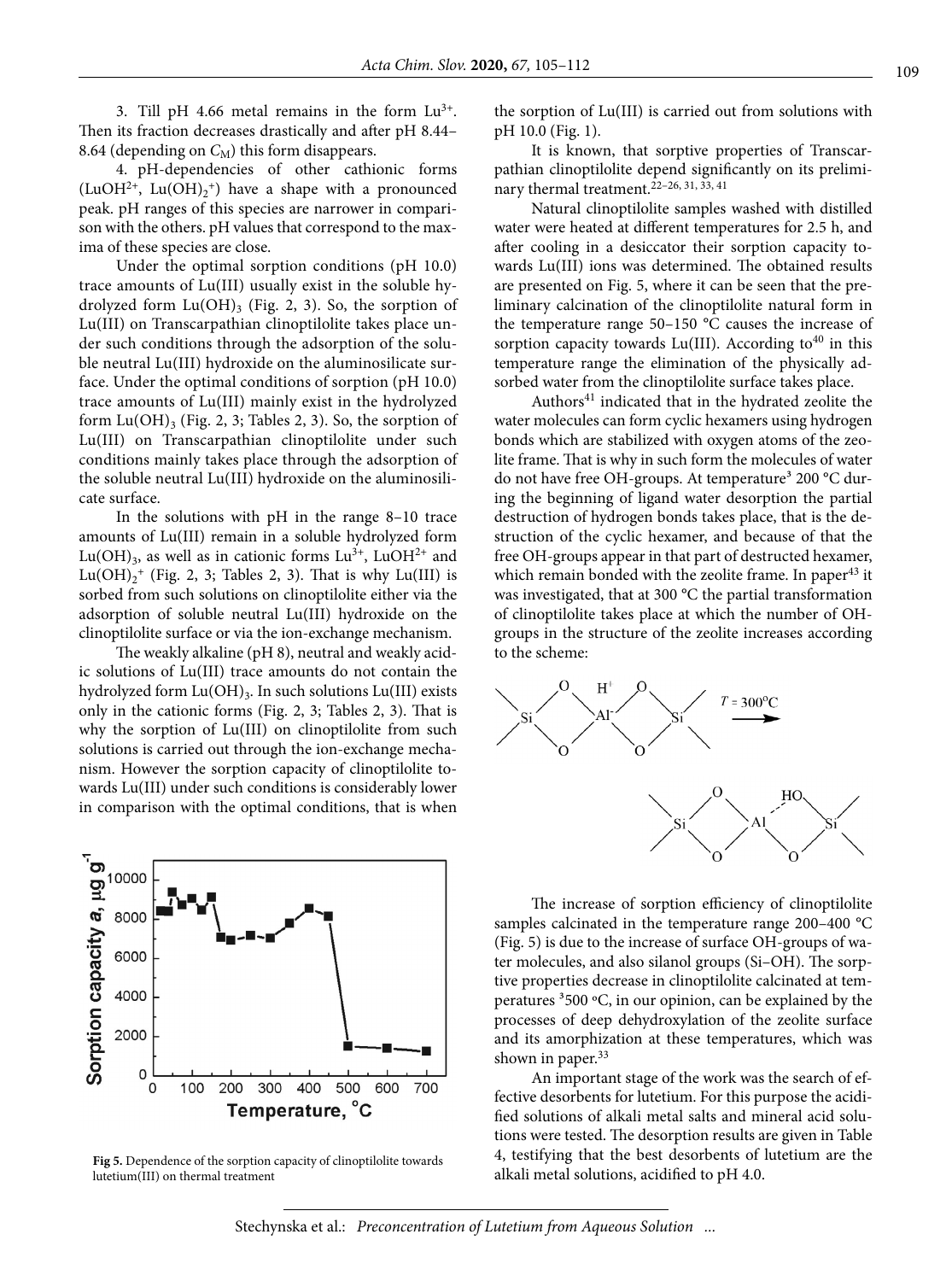**Table 4.** Desorption effectiveness of Lu(III) from clinoptilolite

| Desorbent                                                                       | Desorption,<br>$\frac{0}{0}$ |
|---------------------------------------------------------------------------------|------------------------------|
| 1 mol $L^{-1}$ RbNO <sub>3</sub> (preacidified with HNO <sub>3</sub> to pH 4.0) | 100                          |
| 1 mol $L^{-1}$ NaCl (preacidified with HCl to pH 4.0)                           | 100                          |
| 1 mol $L^{-1}$ KCl (preacidified with HCl to pH 4.0)                            | 98                           |
| 1 mol $L^{-1}$ NaNO <sub>3</sub> (preacidified with HNO <sub>3</sub> to pH 4.0) | 75                           |
| 2.0 mol $L^{-1}$ HNO <sub>3</sub>                                               | 60                           |
| $2.0$ mol $L^{-1}$ HCl                                                          | 50                           |

100 % desorption of Lu from clinoptilolite is achieved with the application of 1 mol  $L^{-1}$  solution of  $RbNO<sub>3</sub>$  and 1 mol L<sup>-1</sup> NaCl preacidified to pH 4.0. These data confirm that Lu(III) sorption on Transcarpathian clinoptilolite takes place because of the adsorption of the hydrolyzed forms of Lu(III) on the zeolite surface. For the efficient desorption of lutetium sorbed on the zeolite surface under optimal conditions the preliminary dissolution of its hydrolyzed forms with the transformation into the cationic form  $Lu^{3+}$  with further desorption mainly through the ion-exchange mechanism is needed. Such process is supplied by the acidified solutions of alkali metal salts (Table 4).

The influence of common ions from natural and waste waters on the preconcentration of lutetium(III) with clinoptilolite was investigated (Table 5). It is shown that the sorption of Lu(ІІІ) trace amounts on this natural sorbent takes place on the background of main macrocomponents of waters. Such contents of these cations do not influence on the maximum sorption capacity of clinoptilolite towards Lu(III):

**Table 5.** The influence of common ions on the maximal sorption capacity of clinoptilolite towards Lu(III) ( $C_{\text{Lu(III)}}$ =1.0 μg mL<sup>-1</sup>)

| <b>Added</b> ion                                              | Maximal ratio $C_{\text{ion}}/C_{\text{Lu(III)}}$ |
|---------------------------------------------------------------|---------------------------------------------------|
| $Na+$                                                         | 100                                               |
| $K^+$                                                         | 80                                                |
|                                                               | 30                                                |
| $\begin{array}{c}\nNH_4^+ \\ Mg^{2+} \\ Ca^{2+}\n\end{array}$ | 3                                                 |
|                                                               | 3                                                 |

So, the optimal conditions for Lu(III) sorption are as follows: temperature of the preliminary thermal treatment – 50 °C; zeolite grains size of 0.20–0.31 mm; pH – 10.0; flow rate of Lu(III) solution with the concentration of 1.0 μg mL<sup>-1</sup> – 5 mL min<sup>-1</sup>. The maximal sorption capacity of clinoptilolite towards Lu(III) is equal to 9.37 mg  $g^{-1}$ .

The ability of Transcarpathian clinoptilolite to sorb trace amounts of Lu(III), its high sorption capacity, the presence of the efficient desorbent give a reason to propose this sorbent for the removal of Lu(III) ions from aqueous solutions and for the preconcentration of Lu(III) during the stage of waters preparation for the analysis.

The method of Lu(III) trace amounts preconcentration in a solid phase extraction mode with further determination of this REE by using the spectrophotometric method was proposed.

#### **3. 1. Preconcentration Method**

The sorbent was prepared as follows: the sample of natural Transcarpathian clinoptilolite was grained in a ball-mill; a zeolite fraction with a grain size of 0.20– 0.30 mm was taken and washed with distilled water. The dried clinoptilolite at room temperature was calcinated in a drying oven at 50 °С for 2.5 h. The sorbent was cooled in a desiccator. 0.25 – 2.0 L of the investigated water was acidified with nitric acid to рН~1 and heated on the sand bath for 1 h, then filtered through the dense paper filter "blue ribbon". The solution of NaOH was added to the filtrate to рН~10. Then this solution was passed through the preconcentration cartridge filled with 0.6 g of the sorbent using the peristaltic pump with the flow rate of  $5 \text{ mL min}^{-1}$ . After that 50 mL of bidistilled water were passed through the cartridge with the same flow rate. The desorption of Lu(ІІІ) was carried out in such a way: 10 mL of 1.0 mol  $L^{-1}$  NaCl solution, acidified with HCl to рН 4.0, were passed through the cartridge with a flow rate of  $1 \text{ mL min}^{-1}$ . The eluate was collected in the 10.0 mL volumetric flask. The Lu(III) content in the solution was determined using the spectrophotometric method with arsenazo III which is described in detail in "Materials and Methods" section. The linearity of the proposed method was observed in the range of 1–12 ng mL<sup>-1</sup> with the detection limit of 0.4 ng mL<sup>-1</sup>.

**Table 6.** Determination of lutetium(III) ions in the tap water with an additional introduction of Lu(III) after ions preconcentration with clinoptilolite ( $n = 3$ ,  $P = 0.95$ )

| <b>Volume</b> of<br>tap water, mL | Enrichment<br>factor <sup>a</sup> | Added | Concentration of Lu (III), $\mu$ g mL <sup>-1</sup><br>Found | Recovery, % | RSD, % |
|-----------------------------------|-----------------------------------|-------|--------------------------------------------------------------|-------------|--------|
|                                   |                                   |       |                                                              |             |        |
| 250                               | 25                                | 1.00  | $0.86 \pm 0.02$                                              | 86          | 0.83   |
| 250                               | 25                                | 0.50  | $0.48 \pm 0.03$                                              | 97          | 2.20   |
| 500                               | 50                                | 0.50  | $0.49 \pm 0.02$                                              | 98          | 1.82   |
| 500                               | 50                                | 0.25  | $0.25 \pm 0.01$                                              | 100         | 1.72   |
| 1000                              | 100                               | 0.25  | $0.24 \pm 0.017$                                             | 96          | 2.80   |
| 1500                              | 150                               | 0.1   | $0.095 \pm 0.007$                                            | 95          | 2.95   |
| 2000                              | 200                               | 0.05  | $0.046 \pm 0.004$                                            | 92          | 3.06   |

Stechynska et al.: *Preconcentration of Lutetium from Aqueous Solution ...*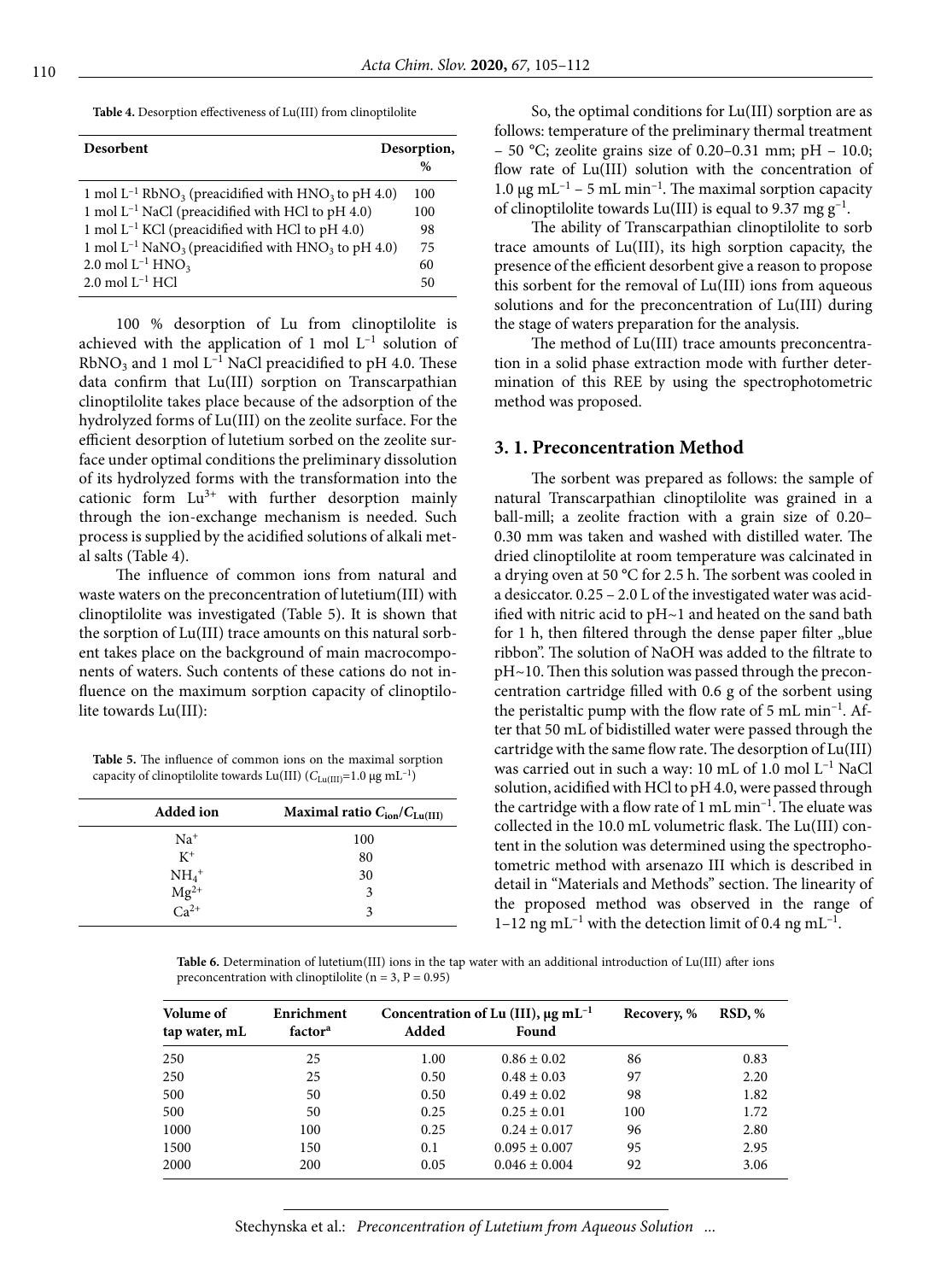The proposed method of Lu(III) preconcentration was tested with the analysis of a tap water from the Chemical Department of Ivan Franko National University of Lviv with the additional introduction of Lu(III) ions. The results of the analysis are given in Table 6.

The results of analysis confirm the effectiveness of the proposed method of Lu(III) preconcentration in the sample preparation stage during the analysis of water, because macrocomponents practically do not influence on the removal completeness of trace amount of lutetium that was introduced into the water.

## **4. Conclusions**

Sorptive properties of Transcarpathian clinoptilolite towards trace amounts of Lu(III) were studied under dynamic conditions. The optimal conditions of Lu(ІІІ) sorption are as follows: temperature of preliminary thermal treatment of the zeolite – 50 °C; the flow rate of  $Lu(III)$ solution with the concentration of 1.0  $\mu$ g mL<sup>-1</sup> through the sorbent – 5 mL min<sup>-1</sup>; grain size of the zeolite  $0.20-0.31$ mm; pH 10.0. The maximal value of Transcarpathian clinoptilolite sorption capacity towards Lu(ІІІ) under this conditions is equal to 9.37 mg  $g^{-1}$ . The efficient desorbent of lutetium is the 1 mol L–1 solution of NaCl preacidified with HCl solution to pH 4. Using this desorbent 96-100 % of lutetium preconcentrated on the zeolite can be removed.

The ability of Transcarpathian clinoptilolite to sorb either low or high concentrations, its high sorption capacity, availability of efficient desorbents give a reason to propose this common natural sorbent for the removal of Lu(ІІІ) ions from waters in technological solutions, and also for the preconcentration of Lu(ІІІ) ions in the stage of water preparation for the analysis.

The method of Lu(III) trace amounts preconcentration in a solid phase extraction mode during the spectrophotometric analysis of waters was proposed.

**Authors′ Note:** The paper "Preconcentration of lutetium from aqueous solution by Transcarpathian clinoptilolite" was partially presented at the "XVI Polish-Ukrainian Symposium on Theoretical and Experimental Studies of Interfacial Phenomena and Their Technological Applications, Lublin, Poland, 28–31 August 2018".

**Acknowledgments:** The author(s) disclosed receipt of the following financial support for the research, authorship, and/or publication of this article: The study was carried out with the support of the Ministry of Education and Sciences of Ukraine.

**Conflicts of Interest:** The authors declare no conflict of interest.

### **5. References**

- 1. S. Handa, V. Gnanadesikan, S. Matsunaga, M. Shibasaki, *Am. Chem. Soc.* **2010**, *132*, 4925–4934. **DOI:**[10.1021/ja100514y](https://doi.org/10.1021/ja100514y)
- 2. D. Matsuura, *Appl. Phys. Lett*. **2002**, 81, 4526–4528. **DOI:**[10.1063/1.1527976](https://doi.org/10.1063/1.1527976)
- 3. D. Haranath, S. Mishra, A.G Joshi, S. Sahai, V. Shanker, *Nano-Micro Lett*. **2011**, *3*, 141–145. **DOI:**[10.1007/BF03353664](https://doi.org/10.1007/BF03353664)
- 4. M. Pollnau, *Handbook on the Physics and Chem. of Rare Earths.* Bünzli J.-C.; Pecharsky V. North Holland , **2017**, *51*, 111–168. **DOI:**[10.1016/bs.hpcre.2017.04.001](https://doi.org/10.1016/bs.hpcre.2017.04.001)
- 5. R.-N. Zhao, R. Chen, S Sun, Y.-J. Zhang, Y.-H. Yuan, *J. Mol. Struct.* **2017**, *1141*, 600–606. **DOI:**[10.1016/j.molstruc.2017.04.013](https://doi.org/10.1016/j.molstruc.2017.04.013)
- 6. Hisao Yamashita, Sadanori Igari, Yu Iino, *Appl. Radiat. Isot.* **1960,** *8(2–3)*, 111–112. **DOI:**[10.1016/0020-708X\(60\)90076-4](https://doi.org/10.1016/0020-708X(60)90076-4)
- 7. F. Zereen, V. Yilmaz, Z. Arslan, *Microchem. J.* **2013,** *110*, 178– 184. **DOI:**[10.1016/j.microc.2013.03.012](https://doi.org/10.1016/j.microc.2013.03.012)
- 8. A. Fisher, D. Kara, *Anal. Chim. Acta* **2016**, *935*, 1–9. **DOI:**[10.1016/j.aca.2016.05.052](https://doi.org/10.1016/j.aca.2016.05.052)
- 9. K. Pyrzynska, A. Kubiak, I. Wysocka, *Talanta.* **2016,** *154*, 15–22. **DOI:**[10.1016/j.talanta.2016.03.022](https://doi.org/10.1016/j.talanta.2016.03.022)
- 10. F. Zhao, E. Repo, Y. Meng, X. Wang, D. Yin, M. Sillanpää, *J. Colloid and Interface Sci.* **2016,** *465*, 215–224. **DOI:**[10.1016/j.jcis.2015.11.069](https://doi.org/10.1016/j.jcis.2015.11.069)
- 11. Q. Fu, L. Yang, Q. Wang, *Talanta* **2007**, *72*, 1248–1254. **DOI:**[10.1016/j.talanta.2007.01.015](https://doi.org/10.1016/j.talanta.2007.01.015)
- 12. I. Çelik, D. Kara, C. Karadaş, A. Fisher, S. J. Hill, *Talanta* **2014**, *134*, 476–481. **DOI:**[10.1016/j.talanta.2014.11.063](https://doi.org/10.1016/j.talanta.2014.11.063)
- 13. S. U. Yesiller, A. E. Eroğlua, T. Shahwan, *J. Ind. Eng. Chem*. **2015,** *19*, 898–907. **DOI:**[10.1016/j.jiec.2012.11.005](https://doi.org/10.1016/j.jiec.2012.11.005)
- 14. T. Pasinli, A. A. Eroğlu, T. Shahvan, *Anal. Chim. Acta*. **2005**, *547*, 42–49. **DOI:**[10.1016/j.aca.2005.04.076](https://doi.org/10.1016/j.aca.2005.04.076)
- 15. O. I. M. Ali, H. Osmana, S. Sayeda, Shelbie, M. *J. Hazard. Mater.* **2011,** *195*, 62–67. **DOI:**[10.1016/j.jhazmat.2011.08.014](https://doi.org/10.1016/j.jhazmat.2011.08.014)
- 16. R. A. Cranea, D. J. Sapsford, *Chem. Eng. J.* **2018***, 345*, 126– 137. **DOI:**[10.1016/j.cej.2018.03.148](https://doi.org/10.1016/j.cej.2018.03.148)
- 17. A. Negrea, A. Gabor, C. M. Davidescu, M. Ciopec, P. Negrea, N. Duteanu, A. Barbulescu, *Sci. Rep.* **2018,** *8:316*, 1–11. **DOI:**[10.1038/s41598-017-18623-0](https://doi.org/10.1038/s41598-017-18623-0)
- 18. M. Ahmadi, H. Elmongy, T. Madrakian, M. Abdel-Rehim, *Anal. Chim. Acta* **2017,** *958*, 1–21. **DOI:**[10.1016/j.aca.2016.11.062](https://doi.org/10.1016/j.aca.2016.11.062)
- 19. E. P. Legaria, J. Rocha, C.-W. Tai, V. G. Kessler, G. A. Seisenbaeva, *Sci. Rep*. **2017,** *7:43740*, 1–13. **DOI:**[10.1038/srep43740](https://doi.org/10.1038/srep43740)
- 20. T. Tsuruta, *J. Rare Earths* **2007**, *5:25*, 526–532. **DOI:**[10.1016/S1002-0721\(07\)60556-0](https://doi.org/10.1016/S1002-0721(07)60556-0)
- 21. N. K.Gupta, A. Gupta, P. Ramteke, H. Sahoo, A. Sengupta, *J. Mol. Liq*. **2018,** *274*, 148–164. **DOI:**[10.1016/j.molliq.2018.10.134](https://doi.org/10.1016/j.molliq.2018.10.134)
- 22. V. O. Vasylechko, E. T. Stechynska, O. D. Stashkiv, G. V. Gryshchouk, I. O. Patsay, *Acta Physica Polonica A* **2018,** *133(4)*, 794–797. **DOI:**[10.12693/APhysPolA.133.794](https://doi.org/10.12693/APhysPolA.133.794)
- 23. V. O. Vasylechko, G. V. Gryshchouk, V. P. Zakordonskiy, I. O. Patsay, N. V. Len', O. A. Vyviurska, *Micropor. Mesopor. Mat.*  **2013,** *167*, 155–161. **DOI:**[10.1016/j.micromeso.2012.08.021](https://doi.org/10.1016/j.micromeso.2012.08.021)